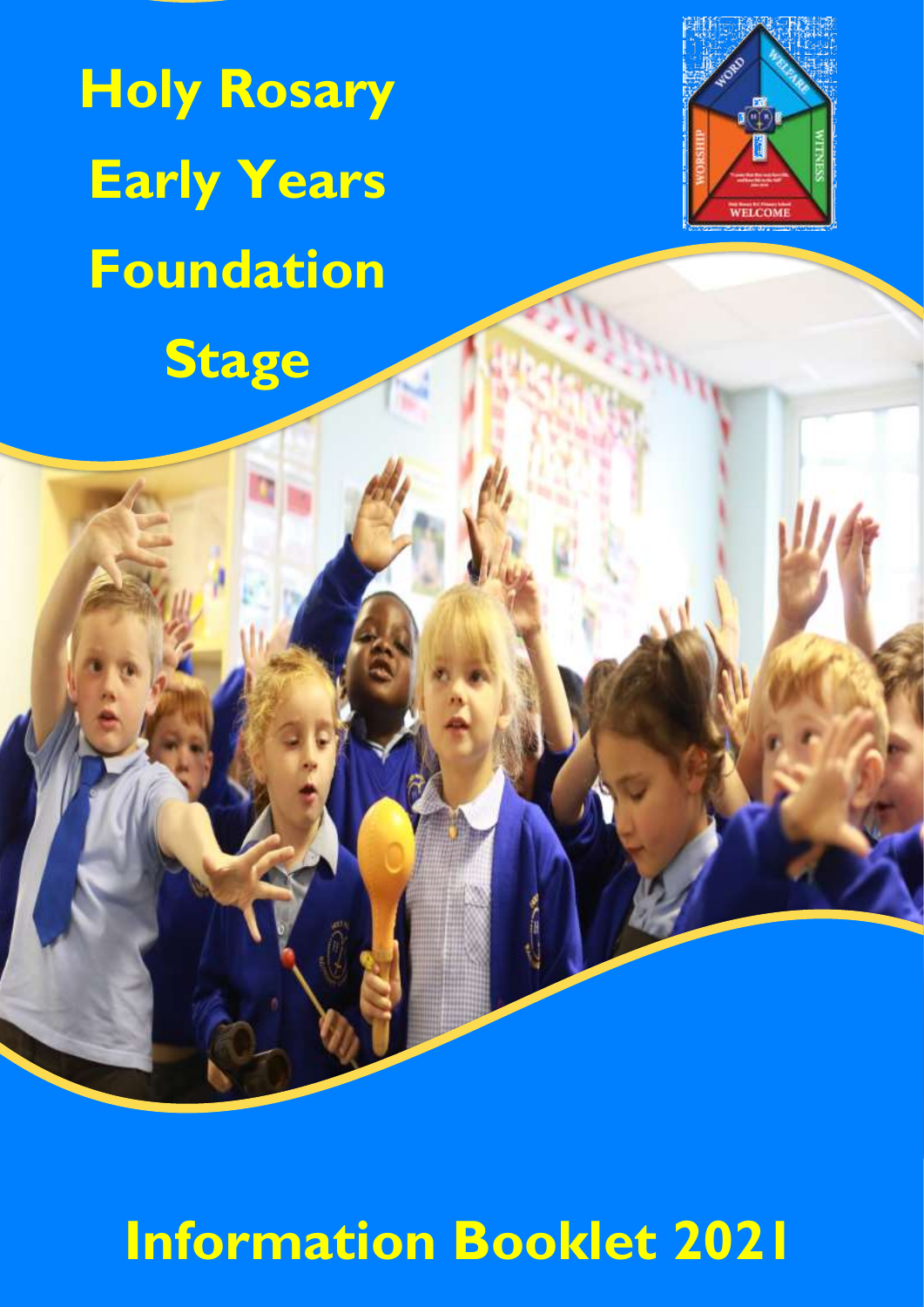### **Information**

This booklet aims to provide an introduction to Holy Rosary RC Primary School for children who are new to Foundation Stage, and includes initial information which we hope you will find useful. Should you have any further questions, staff will be happy to discuss these with you. You can contact our Early Years Leader, Miss Should you have any further questions, staff will be ha<sub>l</sub><br>these with you. You can contact our Early Years Lead<br>Pomfret on the message us section of the ParentApp. is<br>im

Our Aims for children in Foundation stage at Holy Rosary:

- That children access a broad and balanced curriculum that gives them the broad range of knowledge and skills needed for good progress through school and life Ì
- Quality and consistency in teaching and learning so that every child makes good progress and no child gets left behind
- Close partnership working between practitioners and with parents and/or carers
- Every child is included and supported through equality

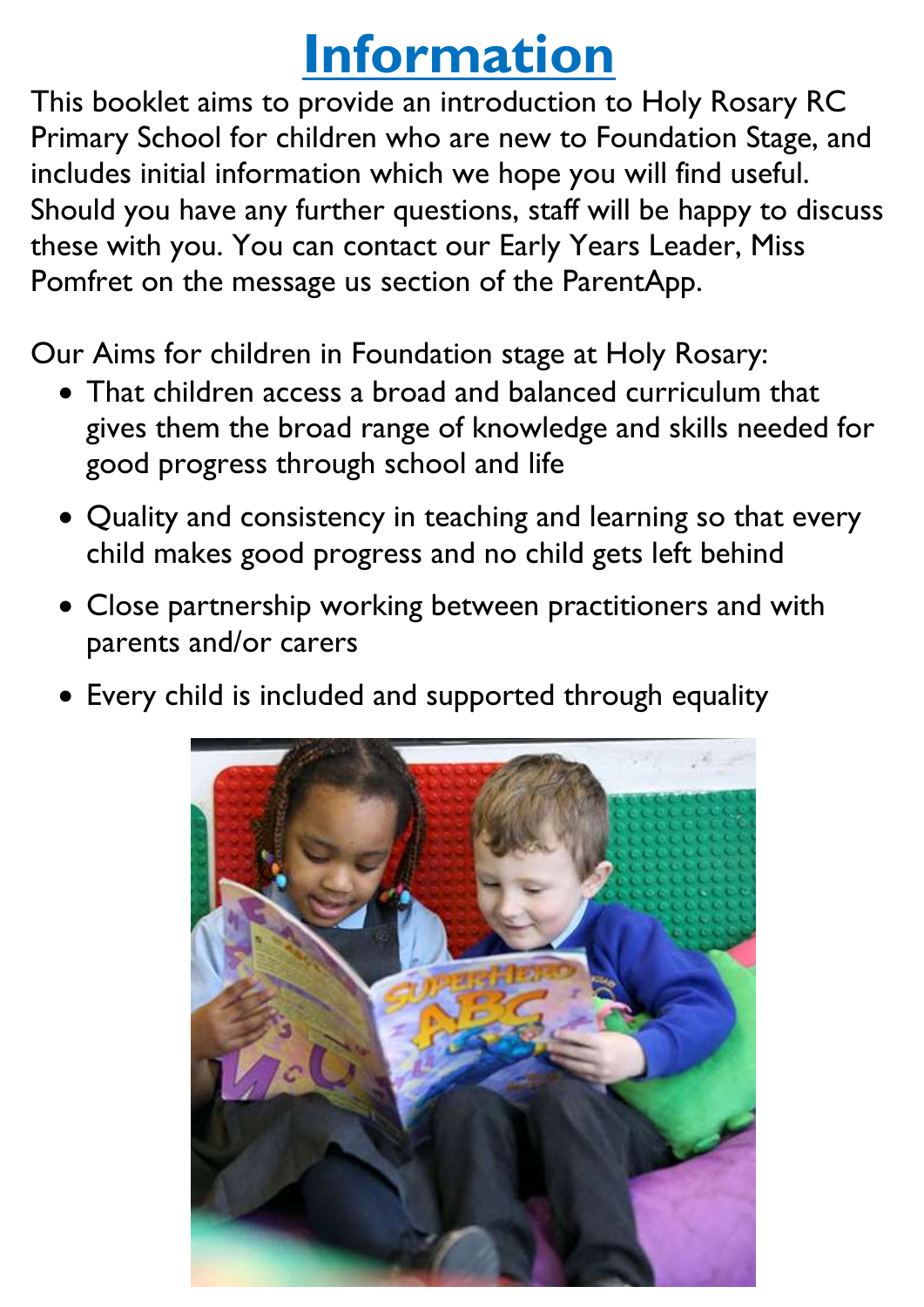## **Meet the Foundation Stage Team!**



Mrs Payne Mr George



(Reception Teacher) (Nursery Teacher)





Miss Giles **Mrs Newton** Mrs James (Teaching Assistant) (Teaching Assistant) (Teacher)

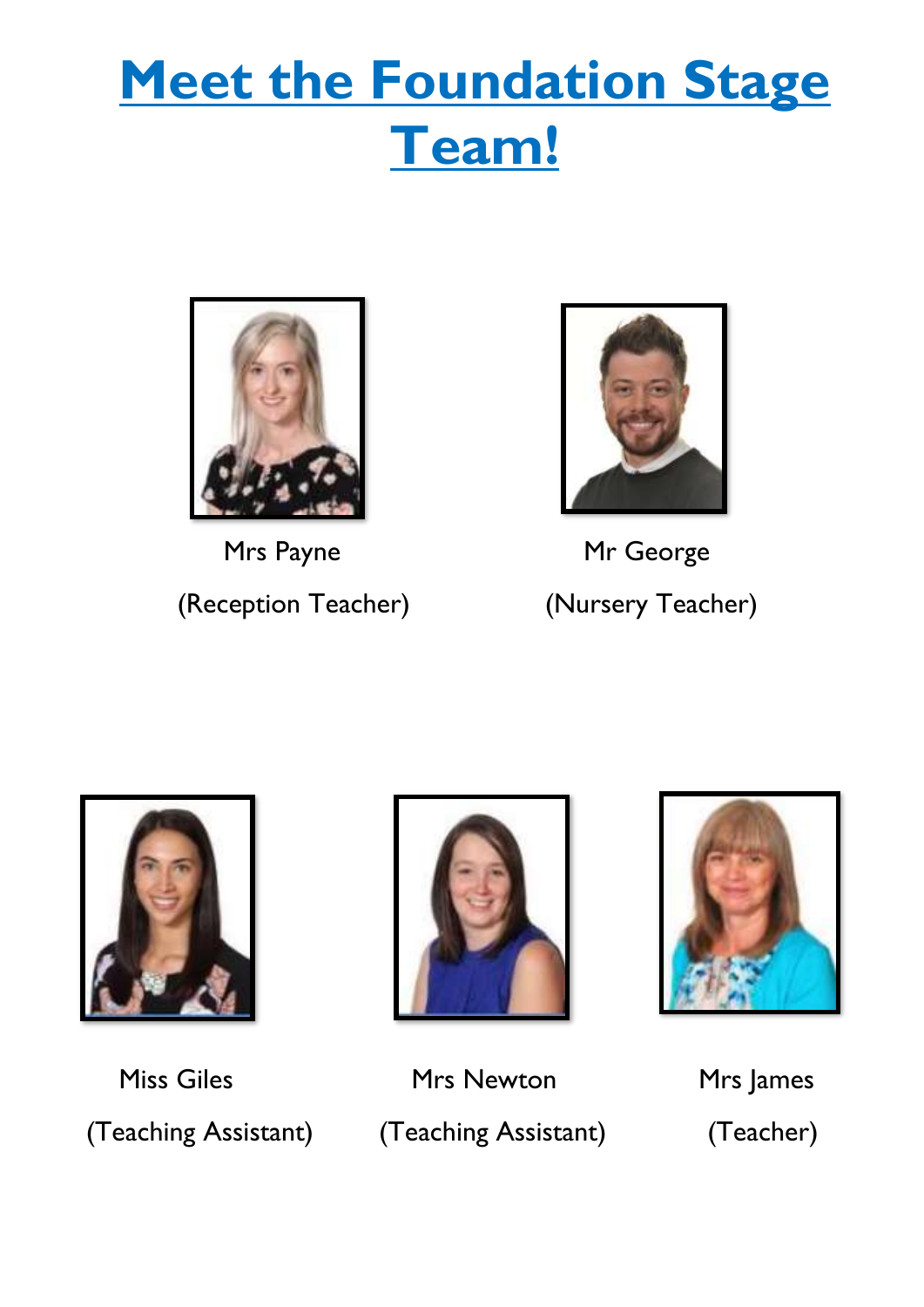### **On Your Child's First Day**

On Your Child's First Day at Holy Rosary: We will send a letter to let you know of our start date for Nursery and Reception.

 In Nursery, we stagger the start times to let the children settle in and get .<br>. to know their new environment and teacher. For the first week children will attend Nursery in either just the morning or just the afternoon. We will send you a letter about this on the ParentApp and via Post.

 We ask that children bring a spare set of clothes with them that they can leave on their peg. Some children may also wish to bring a bottle of water.

יו<br>' Here is an example of our daily timetable:

Ī 9-9:30 Phonics

 $\ddot{\phantom{0}}$ 9:30-9:40 Snack

 $\overline{\phantom{0}}$ 9:40-10:50 Continuous provision & focussed activities (Indoor and Outdoor)

 $\overline{r}$ 10:50-11:15 Group Maths work

11:15-11:30 Story and rhymes

11:30-12 Lunch time

12-12:30 Outdoor play

12:30-12:45 Carpet Input

12:45-2:15 Continuous provision & focussed activities

2:15-2:45 Outdoor Provision

2:45-3 Poetry time and Rhymes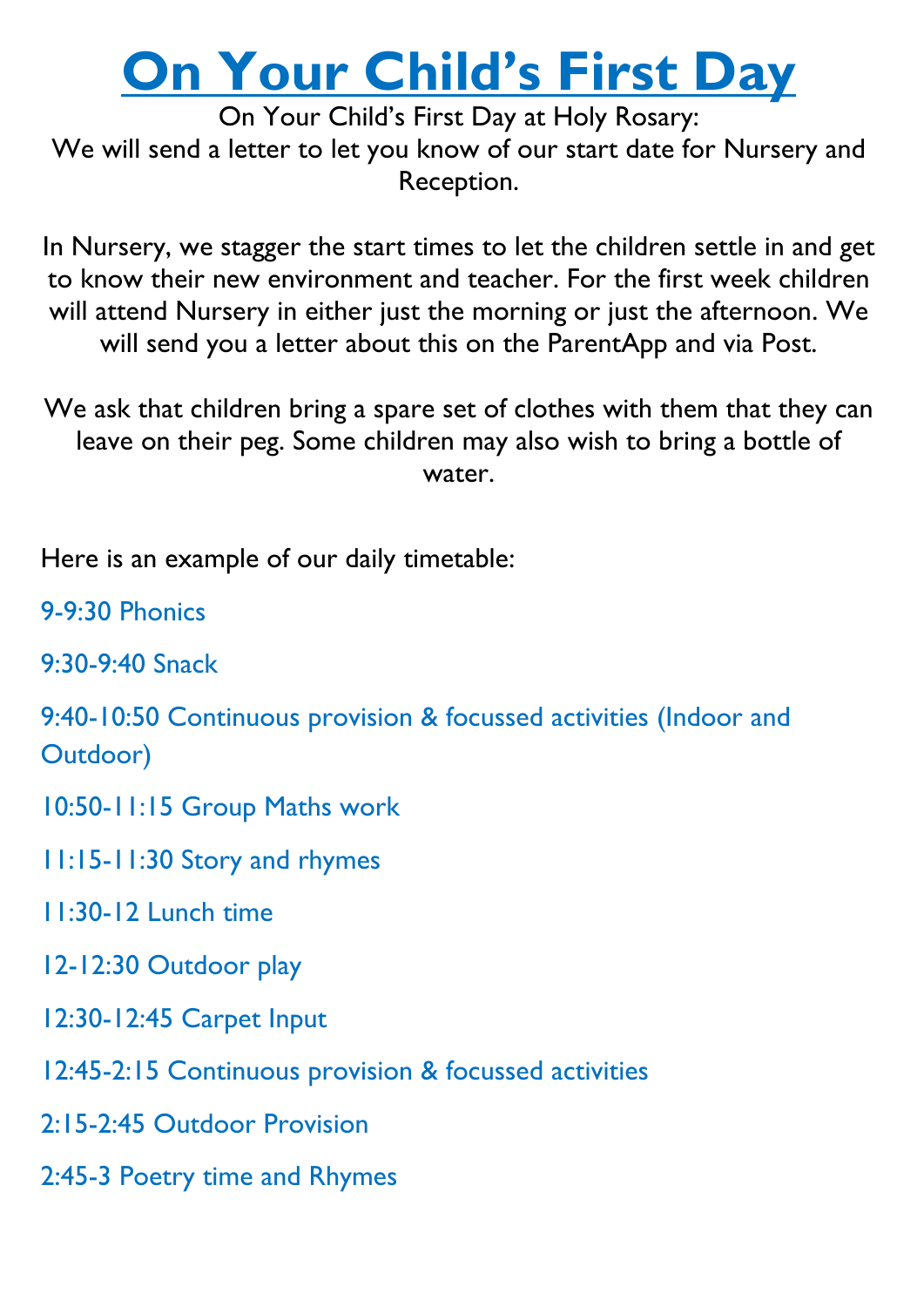#### **Class Size, Clothing, Pegs, Toys and Birthdays**

l. the Nursery and Reception children share the same space. This is great 30 children and In nursery it is usually around 20 children. We have 2  $\ddot{\phantom{0}}$ Class Size: As you know we are a Foundation Stage Unit, which means as we also get to share the adults. In Reception we usually have around teachers and 2 teaching assistants to support us.

 Clothing: Children in nursery are not required to wear school uniform, required to wear uniform and you can see this in the pictures in our .<br>` to school when needed as we make use of our outdoor space in any named! however most parents choose to do so. Children in Reception are children's information booklet. Information about where uniform is sold can be found on the ParentApp. We ask that children bring a warm coat weather! Please ensure that all clothing worn or brought into school is

Pegs: Each child in Nursery and Reception will have their own peg. They ו<br>- these areas are labelled with a picture and the word, and we find that will put their coat and spare clothes on their peg. We have boxes for children to store water bottles, lunch boxes and school bags. All of children get used to this quite quickly.

۔<br>م Toys: We ask that children do not bring toys to school as they are often valuable and we would not want them to get broken.

J in their own clothes. If your child's birthday is at the weekend, then יי<br>. sweets or chocolate are not permitted. Some children choose to bring Ì Birthdays: On your child's birthday they are allowed to come to school they can come wearing their own clothes on Monday or Friday. Children can bring things in to give out for their birthday however a small party favour .e.g bubbles, raisins or a book for that stays at school for the whole class.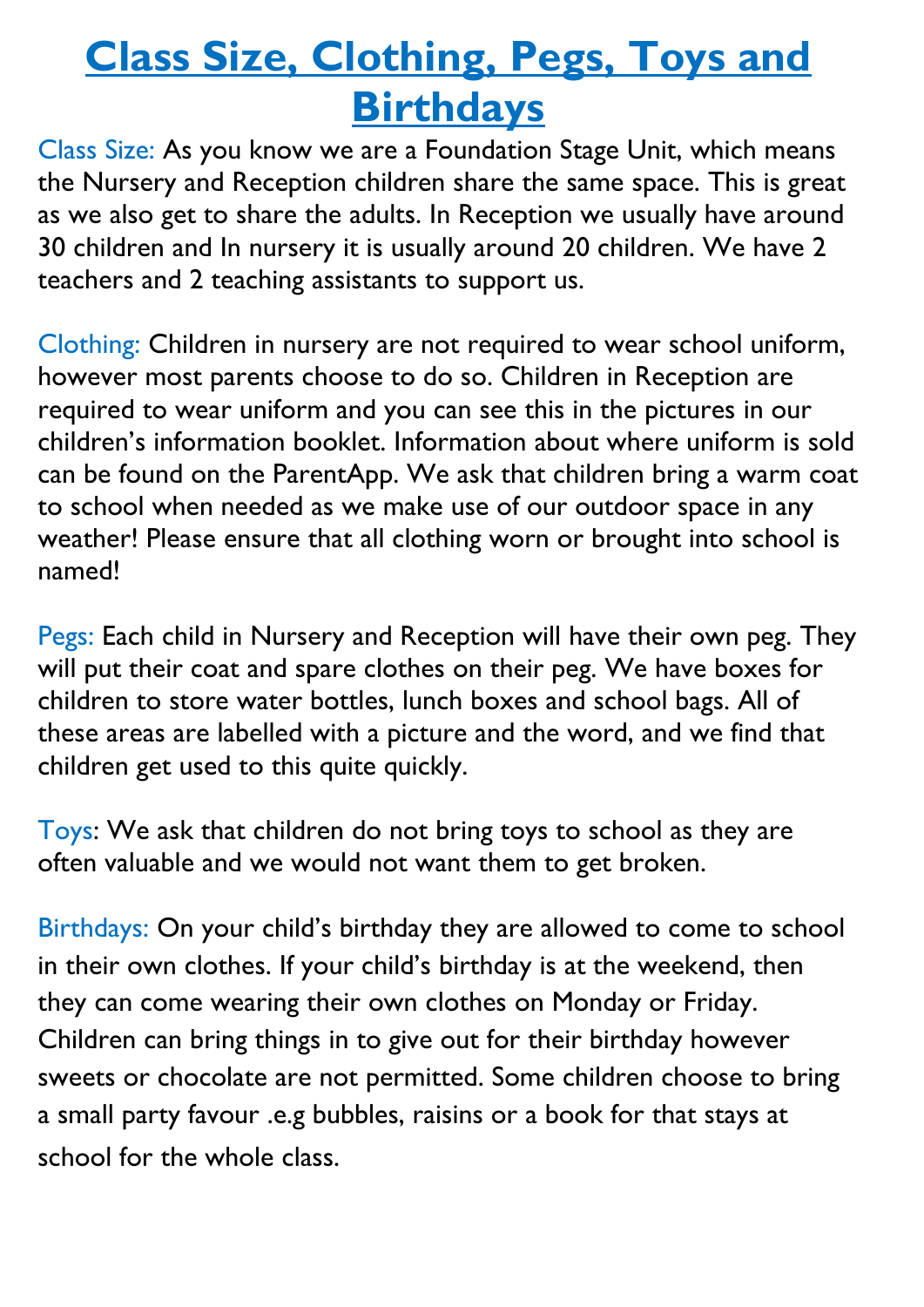

# **Food, Drink and Health**

 However, some children choose to bring a packed lunch. In Nursery, children are school office. At snack time, all children are entitled to free milk and fruit. Some bottle to school, we ask that this is filled with water and not juice or fizzy drinks. Food and Drink: All children in Reception are entitled to free school meals. required to pay for a school dinner. Information about this can be found at the children also prefer to have water rather than milk and this is fine. If children bring a

Health: Staff need to be aware of your child's medical background, in particular, any anci gies (e.g. bee stings, dan ), 100d), any dietary restrictions (e.g. vegetarian or<br>Halal) and any medical conditions that are important for us to know (e.g. asthma or eczema). Trease ensure unat you nave mied out uns<br>and if anything new arises then please let us know. allergies (e.g. bee stings, dairy, food), any dietary restrictions (e.g. vegetarian or eczema). Please ensure that you have filled out this consent form on the ParentApp

 $\overline{a}$  can contact you or another adult relative/friend at all times. Please ensure that we due to illness, please telephone us to let us know or inform us on the parent app. In have elapsed since the last episode. In all cases of contagious diseases, school should returns to school. Children can suddenly become ill and therefore it is important that we know we are kept up to date with your contact details. If your child is unable to attend school cases of vomiting or diarrhoea, your child should remain at home until 48 hours be informed immediately and medical clearance must be obtained before your child

 Head lice are an unfortunate recurring problem in school life. If discovered, please notify staff and keep your child at home until treated.

 to deal with accidents. Accidents will be recorded in our accident book and a slip will All staff in the Foundation Stage have Paediatric First Aid training and are equipped be sent home with your child. If children have a head injury, then it is our policy that we phone home to inform you.